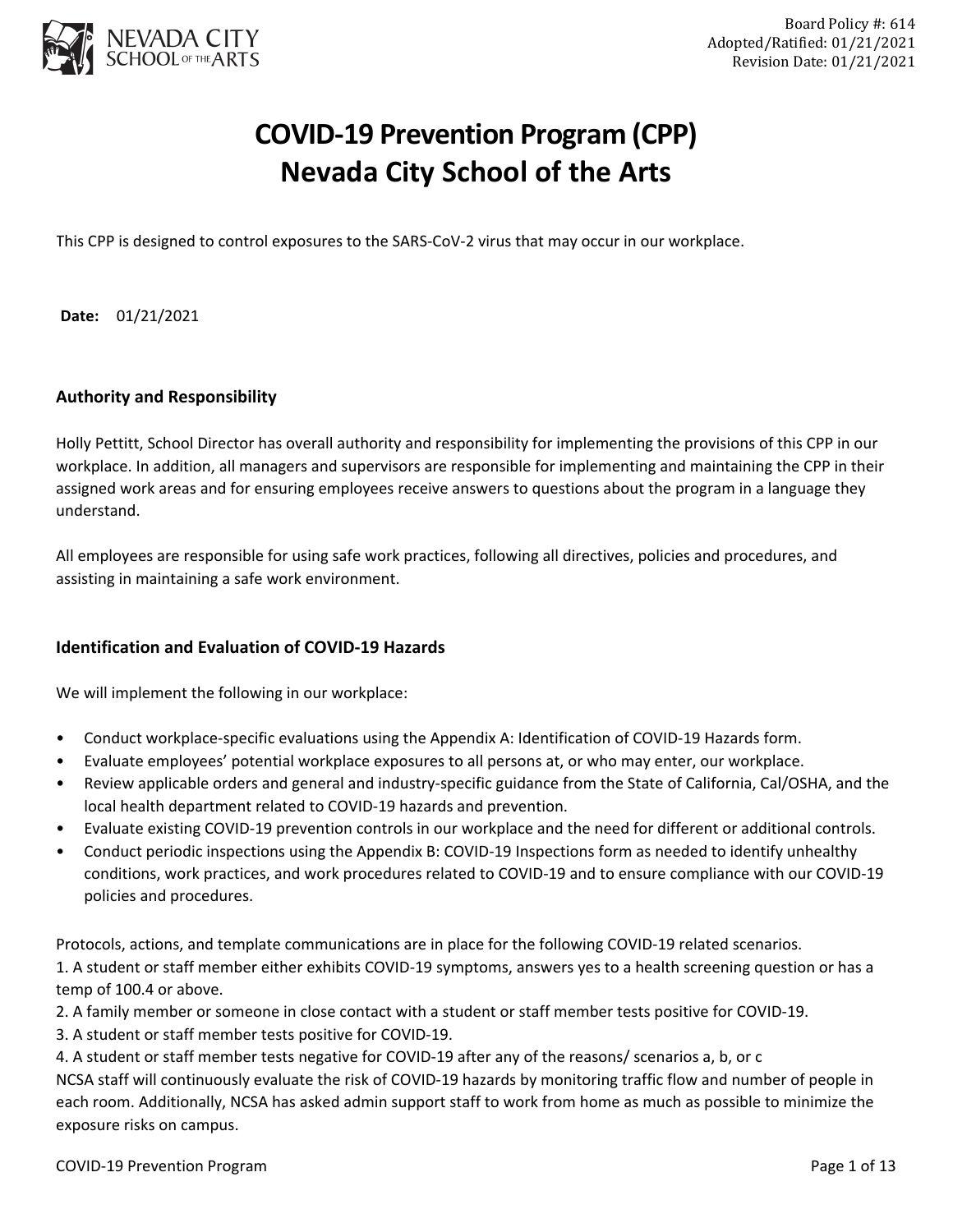#### **Employee Participation**

Employees and their authorized employees' representatives are encouraged to participate in the identification and evaluation of COVID-19 hazards by:

All employees are trained to look for signs of symptoms in others on campus by monitoring for symptoms, and by ensuring everyone who comes to campus has completed the COVID-19 Daily Health Screening questionnaire. If they have not completed the questionnaire, NCSA staff can do it themselves on site, or other staff can conduct the screening.

#### **Employee Screening**

We screen our employees by:

All employees who report to work (in-person) are required to perform a self-administered Daily Health Screening check for COVID19 symptoms before arriving to work via NCSA's ParentSquare app. In addition, staff will check-in at the front office to have their temperature taken if they have not taken their own before coming to school. Employees who have a fever of 100.4 degrees Fahrenheit or higher and/or any of the COVID symptoms will be directed to remain home, notify his or her supervisor and await instructions and a contact from the School Nurse or designated staff. If there is follow up needed, we have trained staff who will contact employees to do additional contact tracing/health screening.

## **Correction of COVID-19 Hazards**

Unsafe or unhealthy work conditions, practices or procedures will be documented on the Appendix B: COVID-19 Inspections form, and corrected in a timely manner based on the severity of the hazards, as follows:

- Designated staff will notify School Nurse of possible exposure immediately.
- Investigate the COVID-19 illness and exposures and determine if any work-related factors could have contributed to risk of infection.
- School Nurse or designated staff will notify the county public health department immediately, if a positive case has been verified on campus. Human Resources will also be notified to report the case the workers comp.
- School Nurse or designated staff will notify any staff or students/families that may have had direct exposure with any positive COVID-19 case while maintaining confidentiality as required by state and federal laws.
- NCSA will close off any areas used by any sick person and will not use them for 24 hours or before cleaning and disinfecting.
- Update protocols as needed to prevent further cases in accordance with CDPH Guidelines ("Responding to COVID-19 in the Workplace").
- Implement communication plans for exposure at school and potential school closures to include outreach to students, parents, teachers, staff and the community.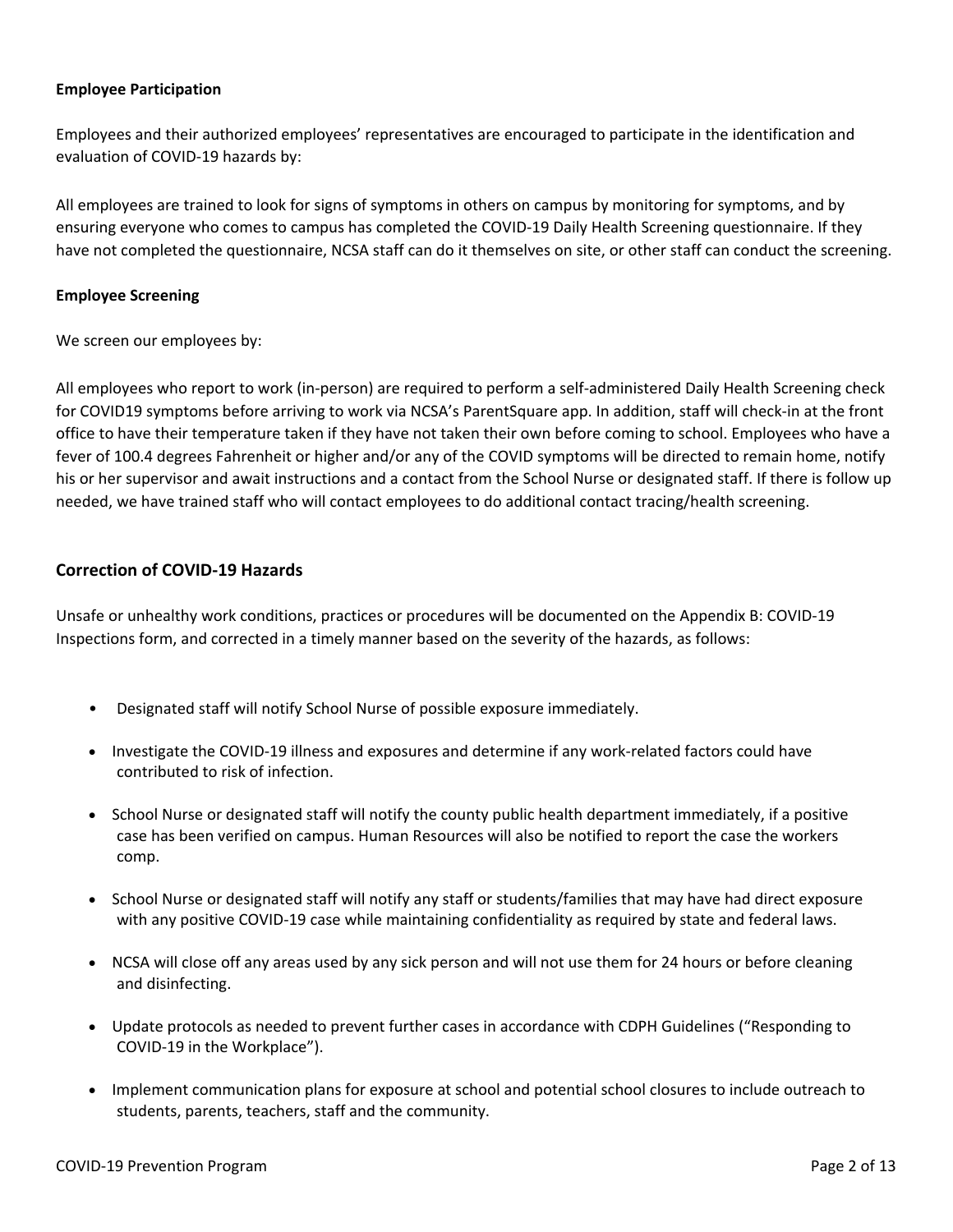- Include information for staff regarding labor laws, information regarding Disability Insurance, Paid Family Leave and Unemployment Insurance, as applicable.
- Provide guidance to parents, teachers and staff reminding them of the importance of community physical distancing measures while a school is closed, including discouraging students or staff from gathering elsewhere.

## **Controls of COVID-19 Hazards**

#### **Physical Distancing**

Where possible, we ensure at least six feet of physical distancing at all times in our workplace by:

NCSA has asked staff that are able to work remotely to do so as much as possible to reduce the possibility of exposure.

Breaks and break rooms are managed to allow employees to eat on premises in designated areas or outside where they can remain 6 feet apart.

When practicable, physical distancing of five to six is maintained to the greatest extent possible and distancing may be permissible down to four feet within classroom or instructional area where requirements are in practice;

Line Markings have been placed at least six feet apart on sidewalks or other walkways near public entrances with signs directing students to use the markings to maintain distance.

Individuals will be kept as far apart as possible when there are situations where six feet of physical distancing cannot be achieved.

## **Face Coverings**

We provide clean, undamaged face coverings and ensure they are properly worn by employees over the nose and mouth when indoors, and when outdoors and less than six feet away from another person, including non-employees, and where required by orders from the California Department of Public Health (CDPH) or local health department.

Following CDPH Guidelines, all staff and visitors are required to wear a face covering when on campus. We have disposable face coverings available in our front office at each building. Additionally, we have reusable and disposable masks available for staff if they do not have their own. There are signs located around campus showing the proper use of face coverings. Additionally, all employees have gone through training on proper use and care of face coverings.

The following are exceptions to the use of face coverings in our workplace:

- When an employee is alone in a room.
- While eating and drinking at the workplace, provided employees are at least six feet apart and outside air supply to the area, if indoors, has been maximized to the extent possible.
- Employees wearing respiratory protection in accordance with CCR Title 8 section 5144 or other safety orders.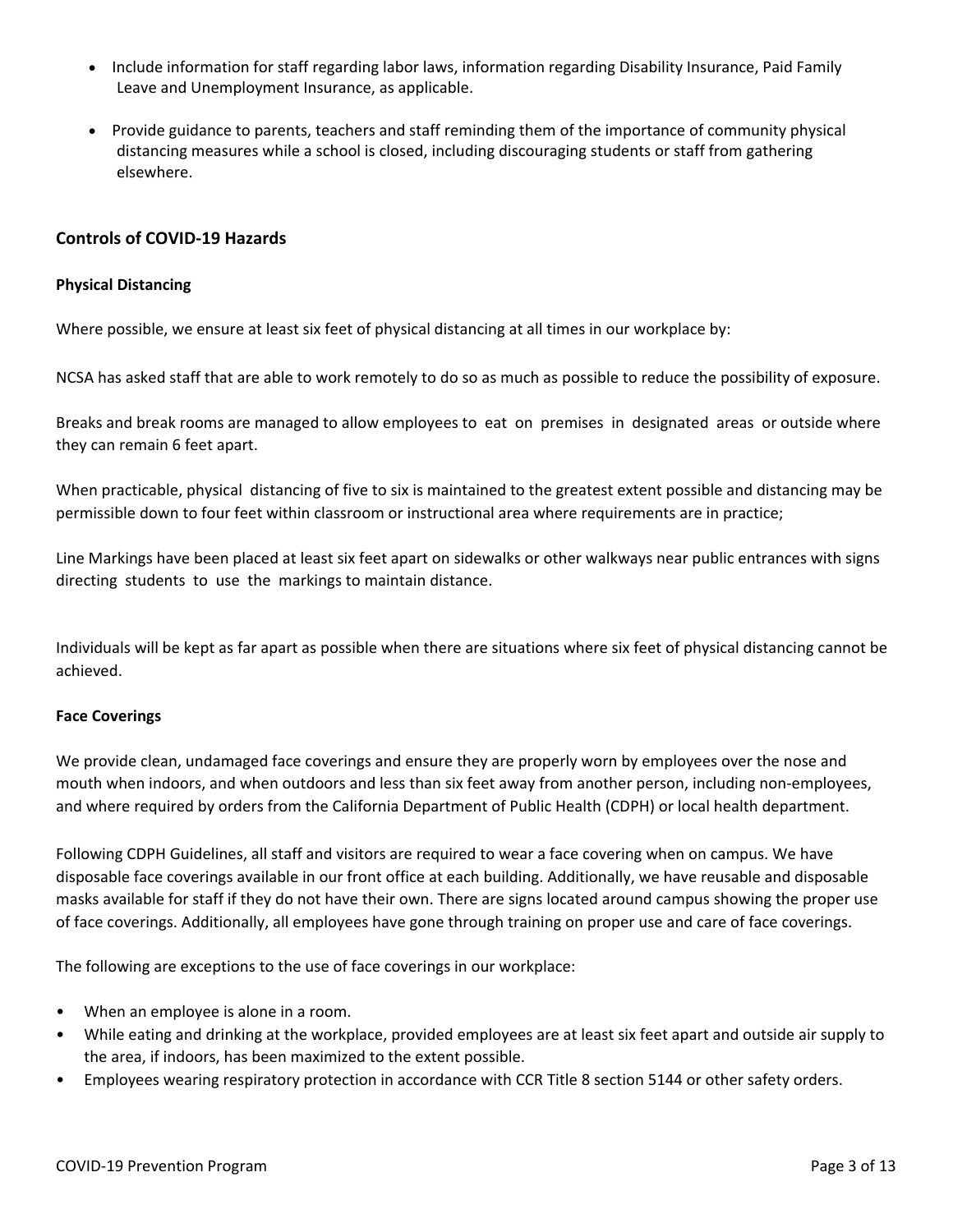- Employees who cannot wear face coverings due to a medical or mental health condition or disability, or who are hearing-impaired or communicating with a hearing-impaired person. Alternatives will be considered on a case-bycase basis.
- Specific tasks that cannot feasibly be performed with a face covering, where employees will be kept at least six feet apart.

Any employee not wearing a face covering, face shield with a drape or other effective alternative, or respiratory protection, for any reason, shall be at least six feet apart from all other persons unless the unmasked employee is tested at least twice weekly for COVID-19.

## **Engineering controls**

We implement the following measures for situations where we cannot maintain at least six feet between individuals:

For situations where we cannot maintain at least six feet between individuals we have either installed or purchased portable sneeze guards that can be used where necessary, and we require face coverings be worn. In addition, we have partitions set up in larger areas to separate groups of students.

We maximize, to the extent feasible, the quantity of outside air for our buildings with mechanical or natural ventilation systems by:

We have installed MERV 13 filters in our school buildings that are changed on a regular schedule and changed more often when air quality is poor. We have increased the fresh air flow by installing opening windows where possible. We have also installed iWave air cleaners in our HVAC units that purifies the air through bi-polar ionization.

## **Cleaning and disinfecting**

We implement the following cleaning and disinfection measures for frequently touched surfaces:

NCSA will meet cleanliness standards as outlined by the CDE and the CDPH prior to reopening and will maintain this high level of cleanliness throughout the school year. In accordance with CDC and CDPR guidance, and in consultation with local public health officials, staff will implement correct application of disinfectants using personal protective equipment and ventilation recommended for cleaning.

Disinfecting of surfaces between uses may include, but is not limited to: desks, tables, chairs, keyboards, headsets, and copy machines.

High touch surfaces will be disinfected frequently and at least daily. High-touch surfaces may include, but are not limited to: door handles, rails, sink handles, restroom surfaces, games, art supplies, and instructional materials.

Use of shared materials will be limited as much as practicable. Students are assigned personal school materials and supplies, may include, but are not limited to: pencils, pens, colored pencils, markers, rulers, water bottles, and fidget items.

Selected disinfecting products will be approved for use against COVID-19 on the Environmental Protection Agency (EPA) List N: Disinfectants for Use Against SARS-CoV-2.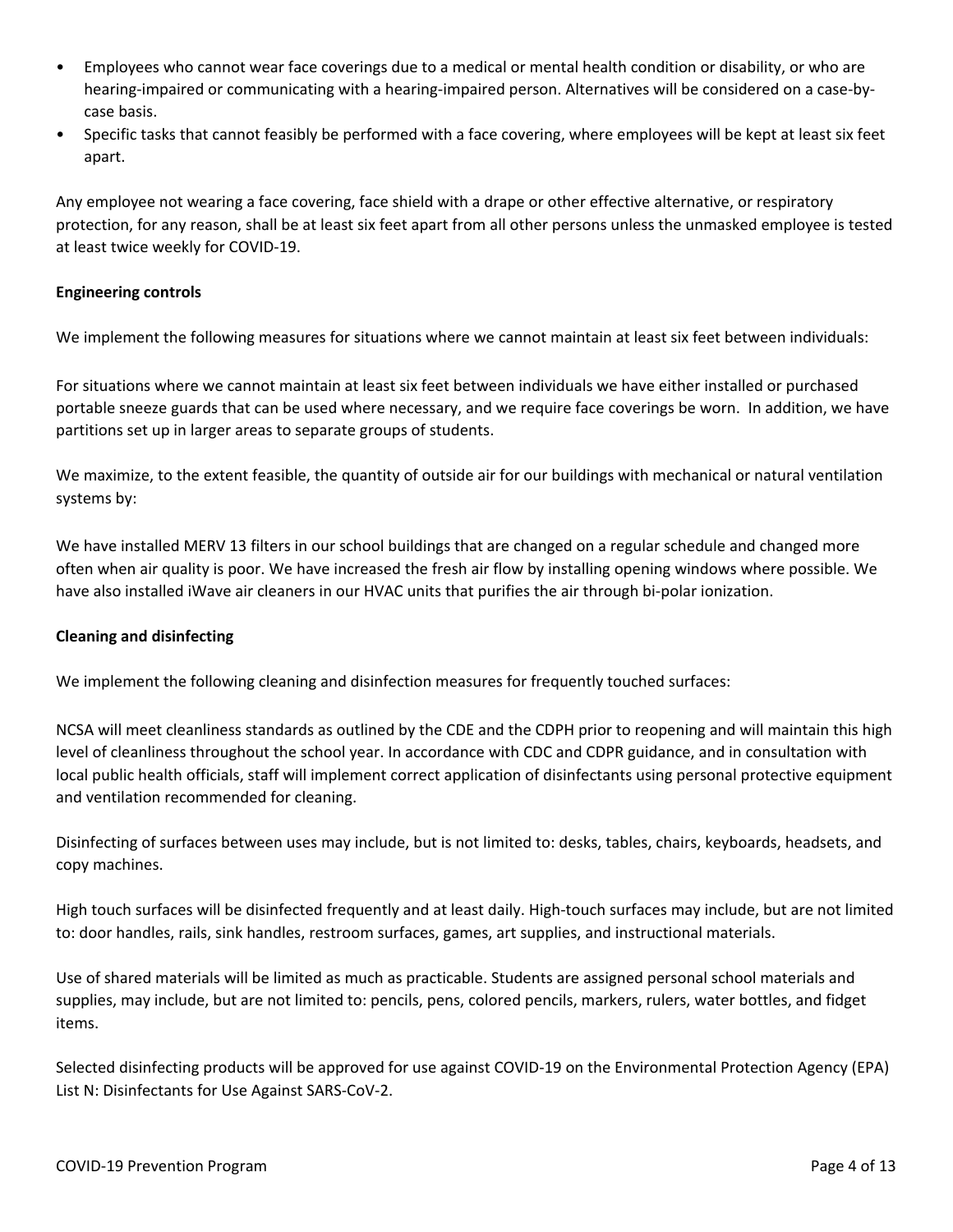When using these disinfecting products, label directions for appropriate dilution rates and contact times will be followed. Disinfecting and airing out the space will occur before students arrive and after students leave. Thorough cleaning and disinfecting will occur when children are not present.

Should we have a COVID-19 case in our workplace, we will implement the following procedures:

Areas used by any person who has been identified with a positive COVID case, will be closed off and not used before completion of cleaning and disinfection by NCSA Custodians. To reduce risk of exposure, if possible, a wait time of 24 hours will be implemented before cleaning and disinfecting. When not possible to wait 24 hours, a wait time as long as practicable will be implemented.

## **Shared tools, equipment and personal protective equipment (PPE)**

PPE must not be shared, e.g., gloves, goggles and face shields.

Items that employees come in regular physical contact with, such as phones, headsets, desks, keyboards, writing materials, instruments and tools must also not be shared, to the extent feasible. Where there must be sharing, the items will be disinfected between uses by:

In accordance with the Healthy Schools Act, CDPR guidance, and Cal/OSHA regulations, staff training will be provided as recommended by state and local health standards. These trainings include, but are not limited to:

- Proper use of protective equipment
- Teaching staff will provide students training on the proper use of face coverings which will include instruction to minimize touching of face coverings, proper placement and removal, cleaning, and how to avoid the potential cross contamination
- Keeping one's hands away from one's face, aka "Henry the Hand do not touch the T-Zone"
- Cough and sneeze etiquette
- Frequent hand washing and proper technique
- Cleaning and Disinfecting
- Confidentiality around health recording and reporting
- Manifestations of COVID-19 symptoms
- CDC transmission-based precautions.

Sharing of vehicles will be minimized to the extent feasible, and high-touch points (for example, steering wheel, door handles, seatbelt buckles, armrests, shifter, etc.) will be disinfected between users.

## **Hand sanitizing**

In order to implement effective hand sanitizing procedures, we:

Routine hand washing, will occur more frequently with scheduled times throughout the day for both staff and students. Student hand washing will be implemented one-student at a time to help support physical distancing.

Students and staff will wash hands upon arrival and exit transitions on campus/within the classroom, as well as, scheduled times posted throughout the day, often coordinated with transitions times in/out of the classroom, such as, PE, recess, or lunch times.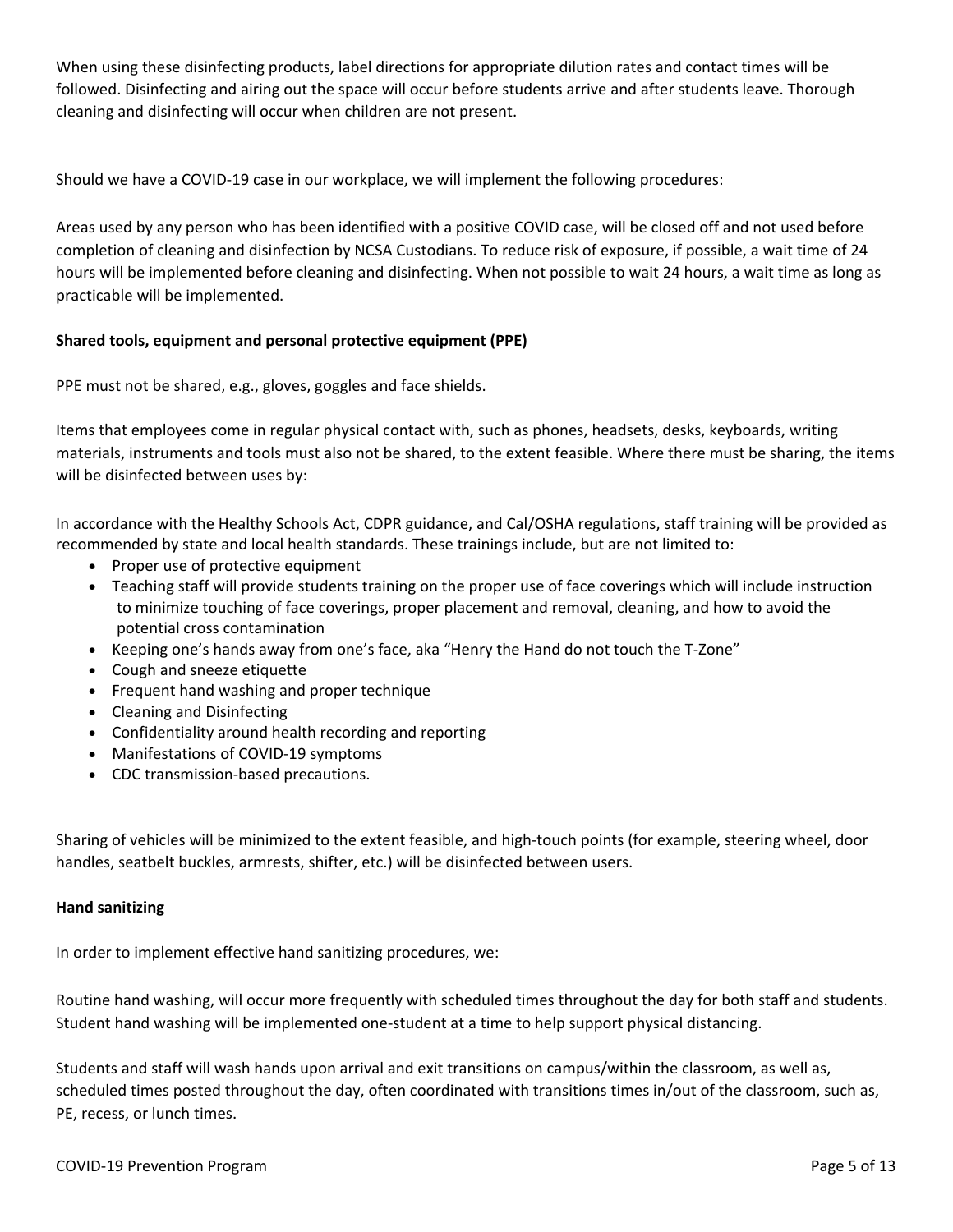## **Personal protective equipment (PPE) used to control employees' exposure to COVID-19**

We evaluate the need for PPE (such as gloves, goggles, and face shields) as required by CCR Title 8, section 3380, and provide such PPE as needed.

When it comes to respiratory protection, we evaluate the need in accordance with CCR Title 8 section 5144 when the physical distancing requirements are not feasible or maintained. [reference section 3205(c)(E) for details on required respirator and eye protection use.]

We provide and ensure use of eye protection and respiratory protection in accordance with section 5144 when employees are exposed to procedures that may aerosolize potentially infectious material such as saliva or respiratory tract fluids.

## **Investigating and Responding to COVID-19 Cases**

This will be accomplished by using the Appendix C: Investigating COVID-19 Cases form.

Employees who had potential COVID-19 exposure in our workplace will be:

We have purchased at-home saliva testing kits that have been provided to the teaching and support staff for emergency situations in which symptoms have developed and a quick turn around is needed. All employees are offered free COVID-19 testing through our local testing facility, as well as no dock for time off to get tested.

## **System for Communicating**

Our goal is to ensure that we have effective two-way communication with our employees, in a form they can readily understand, and that it includes the following information:

• Who employees should report COVID-19 symptoms and possible hazards to, and how:

NCSA has established a COVID task force that is in constant communication with the School Nurse to ensure that they are updated and trained to understand COVID-19 symptoms and possible hazards. Employees are instructed to notify this staff when they have symptoms or exposure.

- That employees can report symptoms and hazards without fear of reprisal.
- Our procedures or policies for accommodating employees with medical or other conditions that put them at increased risk of severe COVID-19 illness.
- Where testing is not required, how employees can access COVID-19 testing:

Nevada County Superintendent of Schools has also opened up a testing center for symptomatic only staff to be tested, in addition to establishing a school staff only testing time designated by our local healthcare center Western Sierra Medical Center.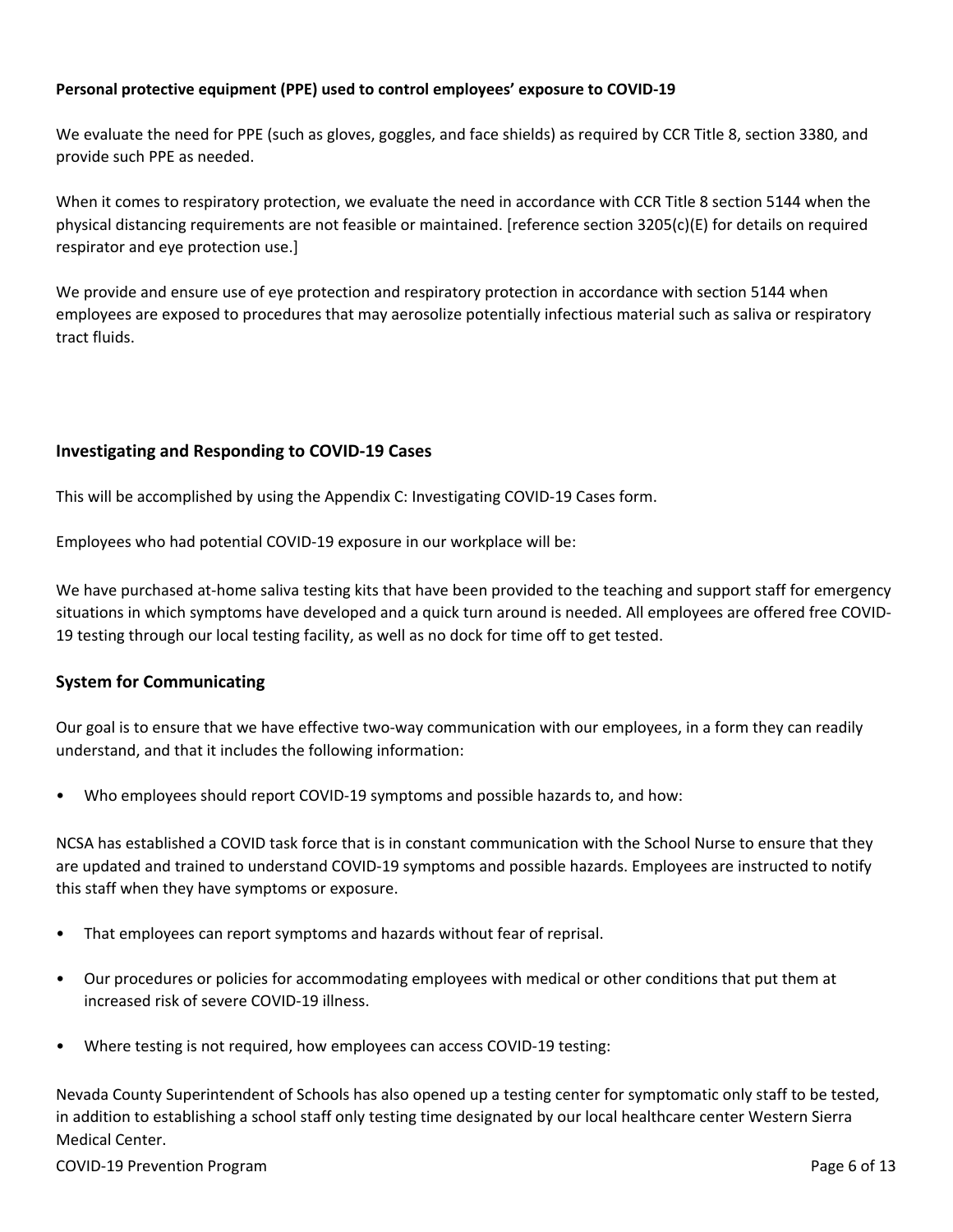• In the event we are required to provide testing because of a workplace exposure or outbreak, we will communicate the plan for providing testing and inform affected employees of the reason for the testing and the possible consequences of a positive test.

We have addressed this issue above.

• Information about COVID-19 hazards employees (including other employers and individuals in contact with our workplace) may be exposed to, what is being done to control those hazards, and our COVID-19 policies and procedures.

Safety protocols and equipment are regularly reviewed and updated as needed and protocols are addressed in our Injury Illness and Prevention Plan (IIPP).

# **Training and Instruction**

We will provide effective training and instruction that includes:

- Our COVID-19 policies and procedures to protect employees from COVID-19 hazards.
- Information regarding COVID-19-related benefits to which the employee may be entitled under applicable federal, state, or local laws.
- The fact that:
	- o COVID-19 is an infectious disease that can be spread through the air.
	- o COVID-19 may be transmitted when a person touches a contaminated object and then touches their eyes, nose, or mouth.
	- o An infectious person may have no symptoms.
- Methods of physical distancing of at least six feet and the importance of combining physical distancing with the wearing of face coverings.
- The fact that particles containing the virus can travel more than six feet, especially indoors, so physical distancing must be combined with other controls, including face coverings and hand hygiene, to be effective.
- The importance of frequent hand washing with soap and water for at least 20 seconds and using hand sanitizer when employees do not have immediate access to a sink or hand washing facility, and that hand sanitizer does not work if the hands are soiled.
- Proper use of face coverings and the fact that face coverings are not respiratory protective equipment face coverings are intended to primarily protect other individuals from the wearer of the face covering.
- COVID-19 symptoms, and the importance of obtaining a COVID-19 test and not coming to work if the employee has COVID-19 symptoms.

NCSA has required staff to complete the Coronavirus: Cleaning and Disinfecting Your Workplace and other hazard trainings through SafeSchools. All training was completed within the first two weeks of the beginning of the school year or being hired. Additionally, we do procedural updates, trainings, and/or reminders at staff meetings and through email messages as necessary.

**Appendix D: COVID-19 Training Roster** will be used to document this training.

## **Exclusion of COVID-19 Cases**

COVID-19 Prevention Program **Program** Page 7 of 13 Where we have a COVID-19 case in our workplace, we will limit transmission by: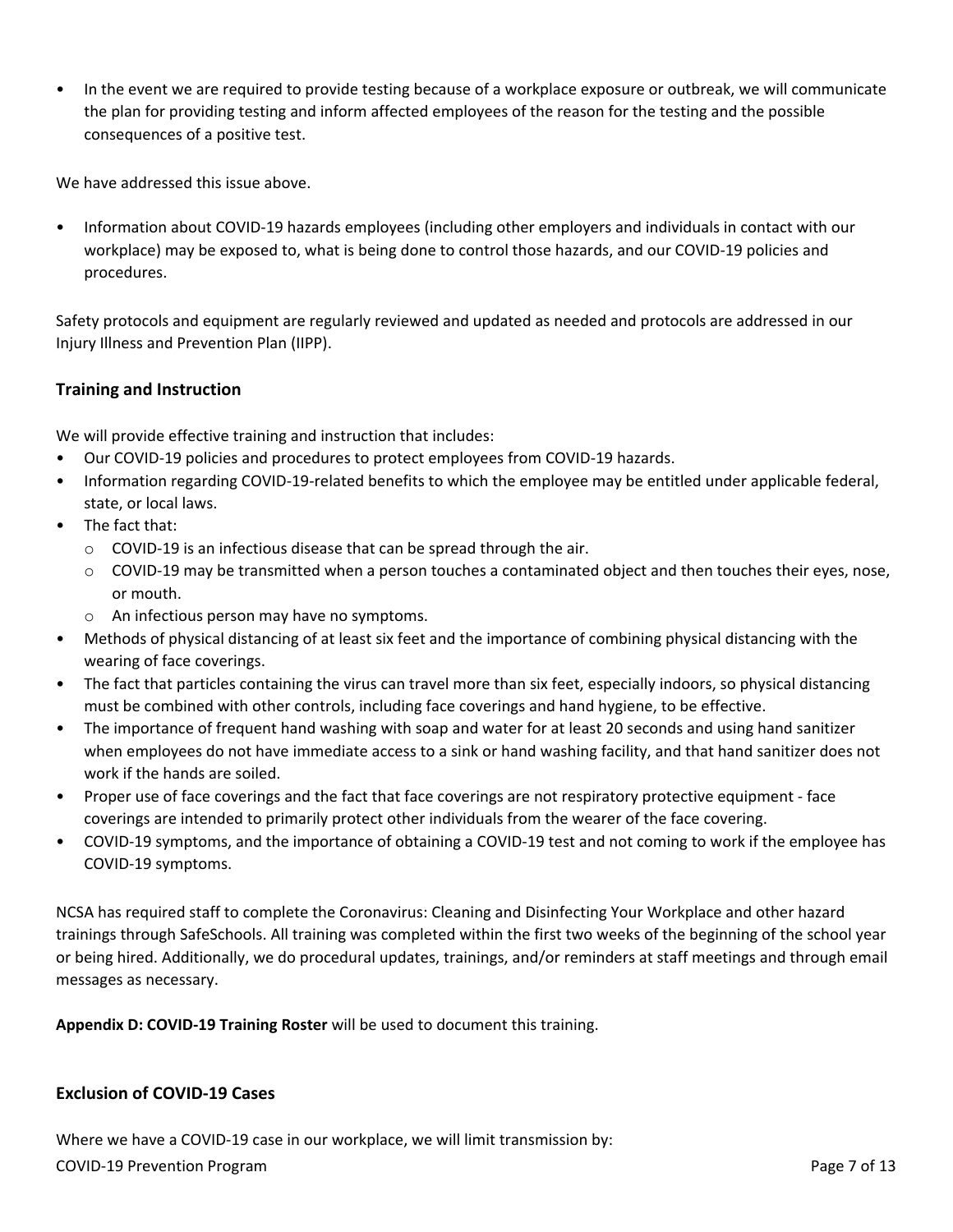- Ensuring that COVID-19 cases are excluded from the workplace until our return-to-work requirements are met.
- Excluding employees with COVID-19 exposure from the workplace for 14 days after the last known COVID-19 exposure to a COVID-19 case.
- Continuing and maintaining an employee's earnings, seniority, and all other employee rights and benefits whenever we've demonstrated that the COVID-19 exposure is work related. This will be accomplished by

NCSA will follow all Department of Labor laws to ensure that our staff are covered during COVID-19. Most employees will be able to work from home during any quarantine or home isolation period, and if necessary, all benefits through the Families First Coronavirus Response Act will be available.

• Providing employees at the time of exclusion with information on available benefits.

## **Reporting, Recordkeeping, and Access**

It is our policy to:

- Report information about COVID-19 cases at our workplace to the local health department whenever required by law, and provide any related information requested by the local health department.
- Report immediately to Cal/OSHA any COVID-19-related serious illnesses or death, as defined under CCR Title 8 section 330(h), of an employee occurring in our place of employment or in connection with any employment.
- Maintain records of the steps taken to implement our written COVID-19 Prevention Program in accordance with CCR Title 8 section 3203(b).
- Make our written COVID-19 Prevention Program available at the workplace to employees, authorized employee representatives, and to representatives of Cal/OSHA immediately upon request.
- Use the **Appendix C: Investigating COVID-19 Cases** form to keep a record of and track all COVID-19 cases. The information will be made available to employees, authorized employee representatives, or as otherwise required by law, with personal identifying information removed.

## **Return-to-Work Criteria**

- COVID-19 cases with COVID-19 symptoms will not return to work until all the following have occurred:
	- o At least 24 hours have passed since a fever of 100.4 or higher has resolved without the use of fever-reducing medications.
	- o COVID-19 symptoms have improved.
	- o At least 10 days have passed since COVID-19 symptoms first appeared.
- COVID-19 cases who tested positive but never developed COVID-19 symptoms will not return to work until a minimum of 10 days have passed since the date of specimen collection of their first positive COVID-19 test.
- A negative COVID-19 test will not be required for an employee to return to work.
- If an order to isolate or quarantine an employee is issued by a local or state health official, the employee will not return to work until the period of isolation or quarantine is completed or the order is lifted. If no period was specified, then the period will be 10 days from the time the order to isolate was effective, or 14 days from the time the order to quarantine was effective.

Holly Pettitt, School Director 01/21/2021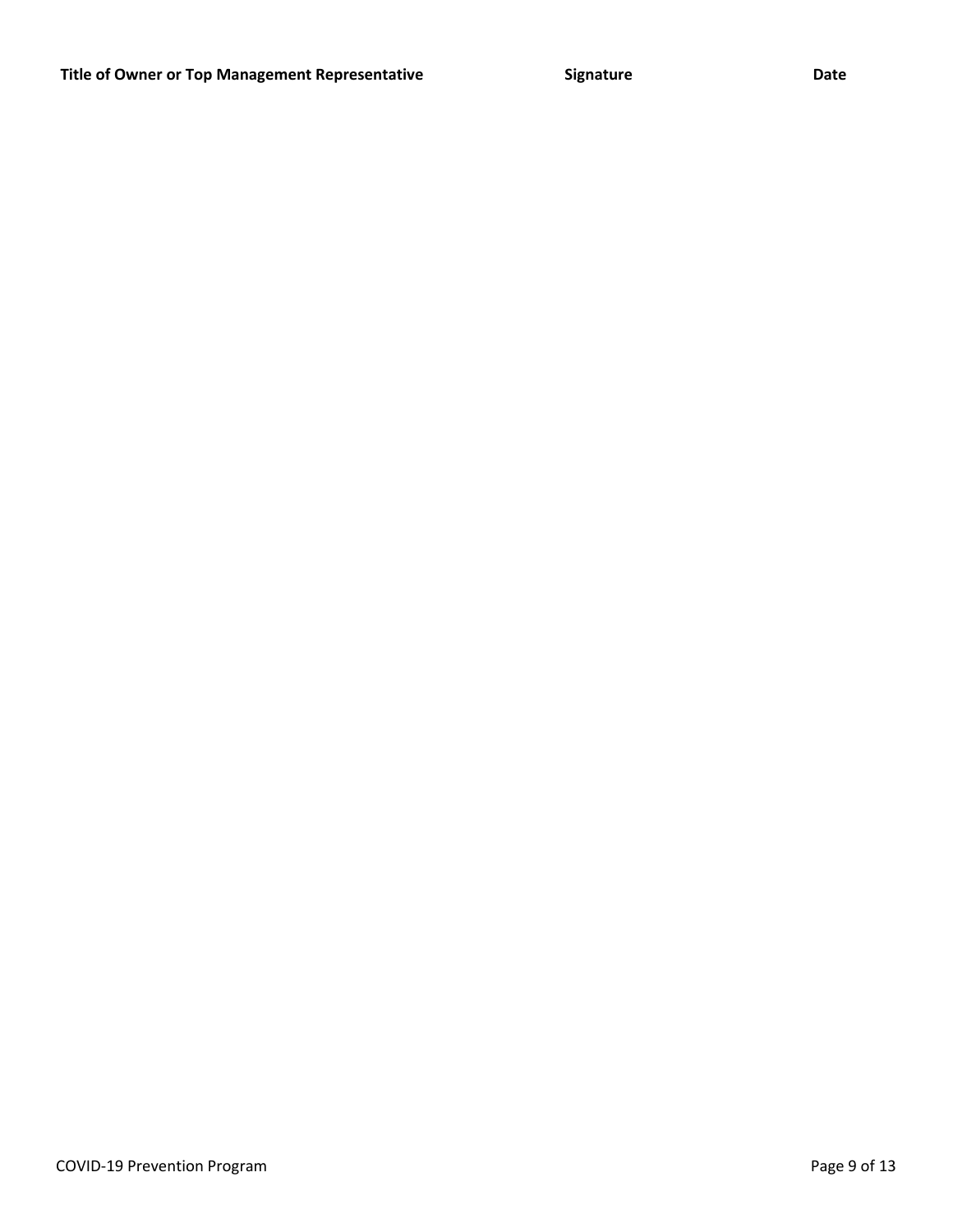# **Appendix A: Identification of COVID-19 Hazards**

All persons, regardless of symptoms or negative COVID-19 test results, will be considered potentially infectious. Particular attention will be paid to areas where people may congregate or come in contact with one another, regardless of whether employees are performing an assigned work task or not. For example: meetings, entrances, bathrooms, hallways, aisles, walkways, elevators, break or eating areas, cool-down areas, and waiting areas.

Evaluation of potential workplace exposure will be to all persons at the workplace or who may enter the workplace, including coworkers, employees of other entities, members of the public, customers or clients, and independent contractors. We will consider how employees and other persons enter, leave, and travel through the workplace, in addition to addressing fixed work locations.

## **Person Conducting the Evaluation**:

**Date:**

**Name(s) of Employees and Authorized Employee Representative that Participated:**

| Interaction, area, activity,<br>work task, process,<br>equipment and material<br>that potentially exposes<br>employees to COVID-19<br>hazards | <b>Places and times</b> | <b>Potential for COVID-19</b><br>exposures and employees<br>affected, including<br>members of the public and<br>employees of other<br>employers | <b>Existing and/or additional</b><br><b>COVID-19 prevention</b><br>controls, including barriers,<br>partitions and ventilation |
|-----------------------------------------------------------------------------------------------------------------------------------------------|-------------------------|-------------------------------------------------------------------------------------------------------------------------------------------------|--------------------------------------------------------------------------------------------------------------------------------|
|                                                                                                                                               |                         |                                                                                                                                                 |                                                                                                                                |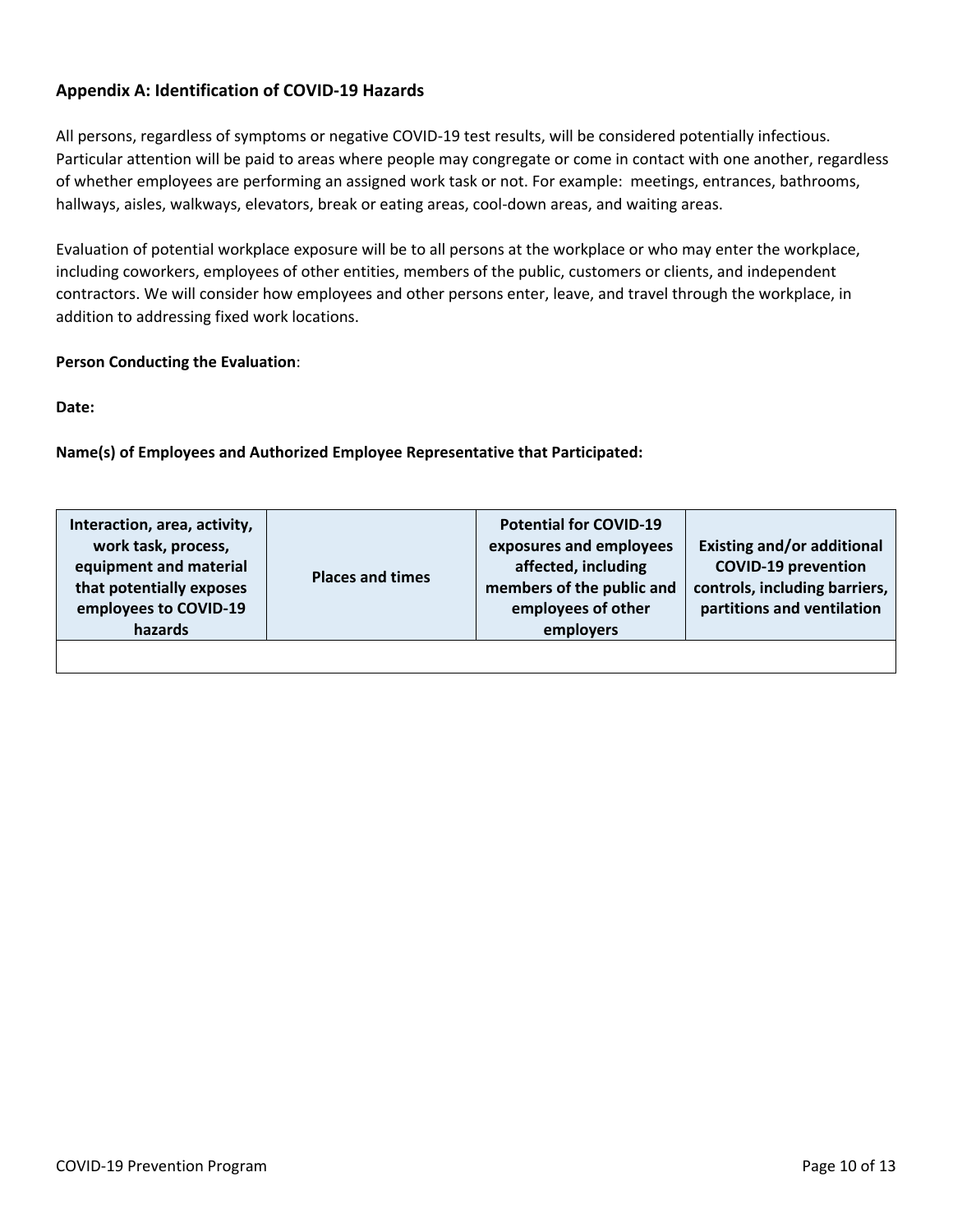# **Appendix B: COVID-19 Inspections**

## **Date:**

# **Name of Person Conducting the Inspection**:

## **Work Location Evaluated:**

| <b>Exposure Controls</b>                                       | <b>Status</b> | <b>Person Assigned to Correct</b> | <b>Date Corrected</b> |
|----------------------------------------------------------------|---------------|-----------------------------------|-----------------------|
| <b>Engineering</b>                                             |               |                                   |                       |
| Barriers/Partitions                                            |               |                                   |                       |
| Ventilation (amount of fresh air)<br>and filtration maximized) |               |                                   |                       |
| Additional room air filtration                                 |               |                                   |                       |

| <b>Exposure Controls</b>                                                                           | <b>Status</b> | <b>Person Assigned to Correct</b> | <b>Date Corrected</b> |
|----------------------------------------------------------------------------------------------------|---------------|-----------------------------------|-----------------------|
| Administrative                                                                                     |               |                                   |                       |
| Physical distancing                                                                                |               |                                   |                       |
| Surface cleaning and<br>disinfection (frequently enough<br>and adequate supplies)                  |               |                                   |                       |
| Hand washing facilities<br>(adequate numbers and<br>supplies)                                      |               |                                   |                       |
| Disinfecting and hand sanitizing<br>solutions being used according<br>to manufacturer instructions |               |                                   |                       |

| <b>Exposure Controls</b>                        | <b>Status</b> | <b>Person Assigned to Correct</b> | <b>Date Corrected</b> |
|-------------------------------------------------|---------------|-----------------------------------|-----------------------|
| PPE (not shared, available and<br>being worn)   |               |                                   |                       |
| Face coverings (cleaned)<br>sufficiently often) |               |                                   |                       |
| Face shields/goggles                            |               |                                   |                       |
| Respiratory protection                          |               |                                   |                       |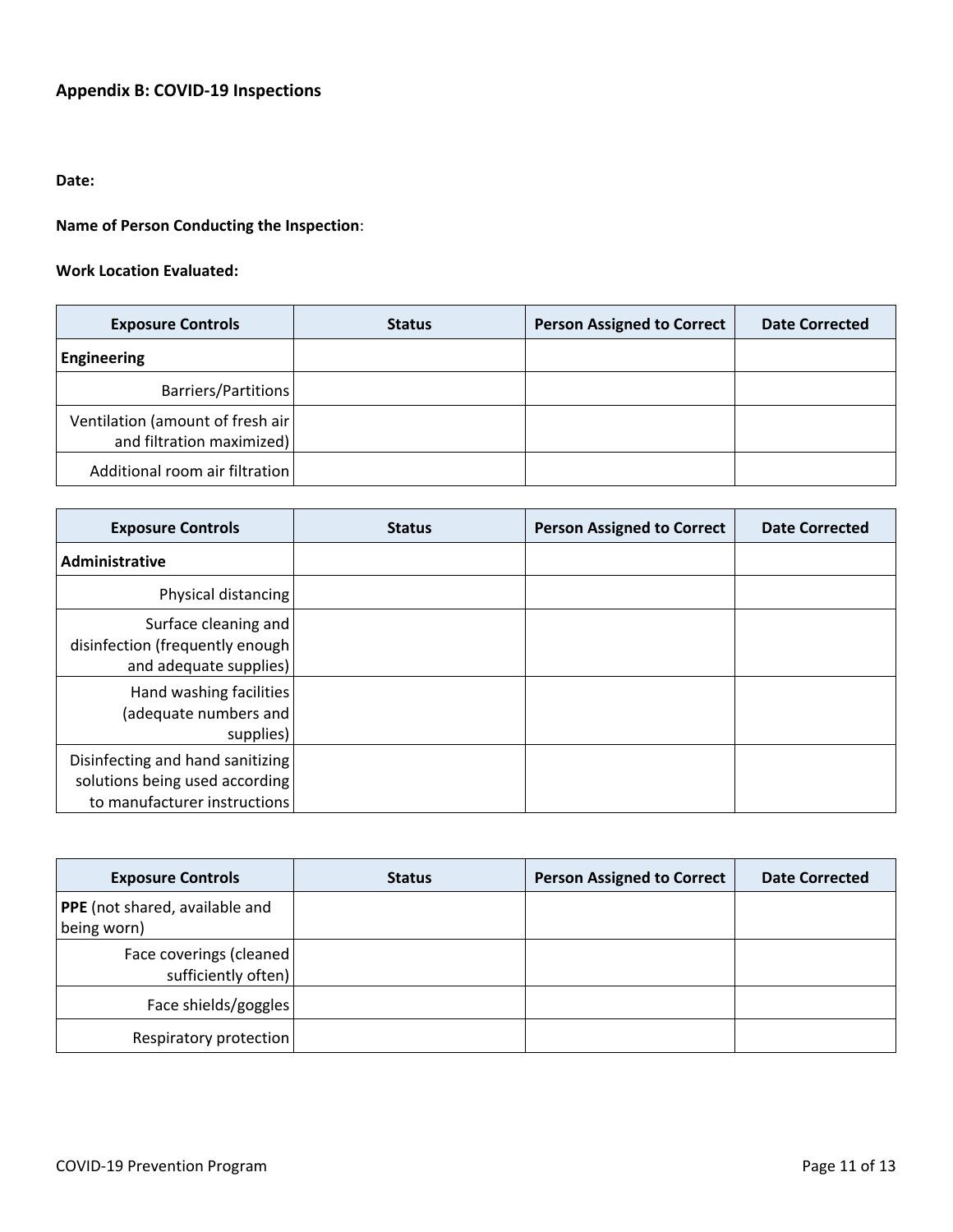#### **Additional Consideration #1**

## **Multiple COVID-19 Infections and COVID-19 Outbreaks**

This section of CPP will stay in effect until there are no new COVID-19 cases detected in our workplace for a 14-day period.

#### **COVID-19 testing**

- We will provide COVID-19 testing to all employees in our exposed workplace except for employees who were not present during the period of an outbreak identified by a local health department or the relevant 14-day period. COVID-19 testing will be provided at no cost to employees during employees' working hours.
- COVID-19 testing consists of the following:
	- $\circ$  All employees in our exposed workplace will be immediately tested and then tested again one week later. Negative COVID-19 test results of employees with COVID-19 exposure will not impact the duration of any quarantine period required by, or orders issued by, the local health department.
	- o After the first two COVID-19 tests, we will continue to provide COVID-19 testing of employees who remain at the workplace at least once per week, or more frequently if recommended by the local health department, until there are no new COVID-19 cases detected in our workplace for a 14-day period.
	- o We will provide additional testing when deemed necessary by Cal/OSHA.

#### **Exclusion of COVID-19 cases**

We will ensure COVID-19 cases and employees who had COVID-19 exposure are excluded from the workplace in accordance with our CPP **Exclusion of COVID-19 Cases** and **Return to Work Criteria** requirements, and local health officer orders if applicable.

#### **Investigation of workplace COVID-19 illness**

We will immediately investigate and determine possible workplace-related factors that contributed to the COVID-19 outbreak in accordance with our CPP **Investigating and Responding to COVID-19 Cases**.

#### **COVID-19 investigation, review and hazard correction**

In addition to our CPP **Identification and Evaluation of COVID-19 Hazards** and **Correction of COVID-19 Hazards**, we will immediately perform a review of potentially relevant COVID-19 policies, procedures, and controls and implement changes as needed to prevent further spread of COVID-19.

The investigation and review will be documented and include:

- Investigation of new or unabated COVID-19 hazards including:
	- o Our leave policies and practices and whether employees are discouraged from remaining home when sick.
	- o Our COVID-19 testing policies.
	- o Insufficient outdoor air.
	- o Insufficient air filtration.
	- o Lack of physical distancing.
- Updating the review:
	- o Every thirty days that the outbreak continues.
	- o In response to new information or to new or previously unrecognized COVID-19 hazards.
	- o When otherwise necessary.

#### COVID-19 Prevention Program **Page 12 of 13**